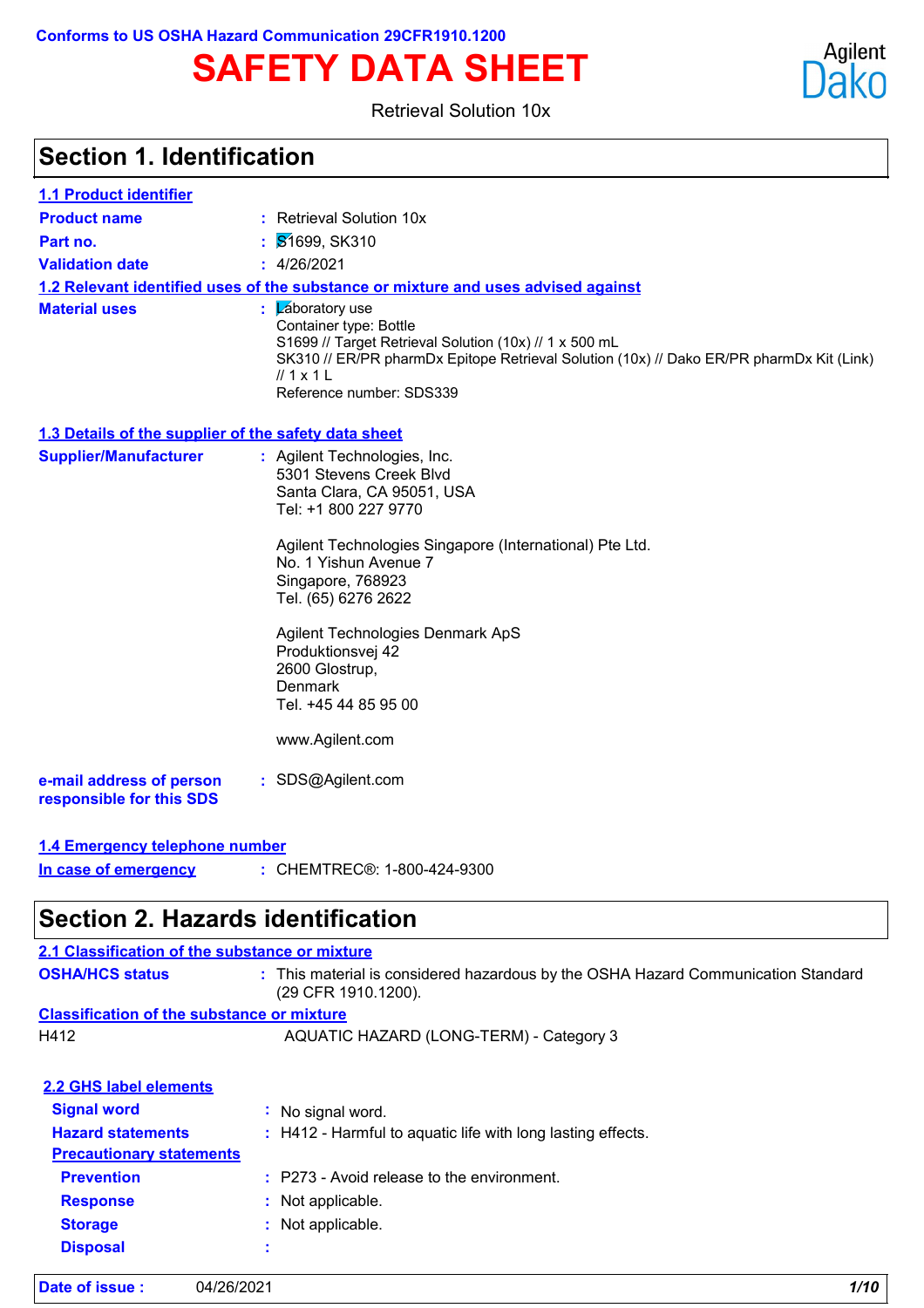### **Section 2. Hazards identification**

P501 - Dispose of contents and container in accordance with all local, regional, national and international regulations.

#### **2.3 Other hazards**

**Hazards not otherwise classified**

**:** None known.

### **Section 3. Composition/information on ingredients**

**Substance/mixture :**

: Mixture

| <b>Ingredient name</b>      | 70      | <b>CAS number</b> |
|-----------------------------|---------|-------------------|
| Nonylphenol, ethoxylated    | ≤2.2    | 9016-45-9         |
| 5-bromo-5-nitro-1,3-dioxane | $≤0.22$ | 30007-47-7        |

Any concentration shown as a range is to protect confidentiality or is due to batch variation.

**There are no additional ingredients present which, within the current knowledge of the supplier and in the concentrations applicable, are classified as hazardous to health or the environment and hence require reporting in this section.**

**Occupational exposure limits, if available, are listed in Section 8.**

### **Section 4. First aid measures**

| 4.1 Description of necessary first aid measures |                                                                                                                                                                                                                                                                                                                                                                                                                                                                                                                                                                                                                                                                                                                                                                                                                           |  |  |
|-------------------------------------------------|---------------------------------------------------------------------------------------------------------------------------------------------------------------------------------------------------------------------------------------------------------------------------------------------------------------------------------------------------------------------------------------------------------------------------------------------------------------------------------------------------------------------------------------------------------------------------------------------------------------------------------------------------------------------------------------------------------------------------------------------------------------------------------------------------------------------------|--|--|
| <b>Eye contact</b>                              | : Immediately flush eyes with plenty of water, occasionally lifting the upper and lower<br>eyelids. Check for and remove any contact lenses. Continue to rinse for at least 10<br>minutes. Get medical attention if irritation occurs.                                                                                                                                                                                                                                                                                                                                                                                                                                                                                                                                                                                    |  |  |
| <b>Inhalation</b>                               | : Remove victim to fresh air and keep at rest in a position comfortable for breathing. If<br>not breathing, if breathing is irregular or if respiratory arrest occurs, provide artificial<br>respiration or oxygen by trained personnel. It may be dangerous to the person providing<br>aid to give mouth-to-mouth resuscitation. Get medical attention if adverse health effects<br>persist or are severe. If unconscious, place in recovery position and get medical<br>attention immediately. Maintain an open airway. Loosen tight clothing such as a collar,<br>tie, belt or waistband.                                                                                                                                                                                                                              |  |  |
| <b>Skin contact</b>                             | : Flush contaminated skin with plenty of water. Remove contaminated clothing and<br>shoes. Get medical attention if symptoms occur. Wash clothing before reuse. Clean<br>shoes thoroughly before reuse.                                                                                                                                                                                                                                                                                                                                                                                                                                                                                                                                                                                                                   |  |  |
| <b>Ingestion</b>                                | : Wash out mouth with water. Remove dentures if any. Remove victim to fresh air and<br>keep at rest in a position comfortable for breathing. If material has been swallowed and<br>the exposed person is conscious, give small quantities of water to drink. Stop if the<br>exposed person feels sick as vomiting may be dangerous. Do not induce vomiting<br>unless directed to do so by medical personnel. If vomiting occurs, the head should be<br>kept low so that vomit does not enter the lungs. Get medical attention if adverse health<br>effects persist or are severe. Never give anything by mouth to an unconscious person.<br>If unconscious, place in recovery position and get medical attention immediately.<br>Maintain an open airway. Loosen tight clothing such as a collar, tie, belt or waistband. |  |  |

#### **4.2 Most important symptoms/effects, acute and delayed Potential acute health effects**

| Potential acute nealth effects      |                                                     |
|-------------------------------------|-----------------------------------------------------|
| <b>Eye contact</b>                  | : No known significant effects or critical hazards. |
| <b>Inhalation</b>                   | : No known significant effects or critical hazards. |
| <b>Skin contact</b>                 | : No known significant effects or critical hazards. |
| <b>Ingestion</b>                    | : No known significant effects or critical hazards. |
| <b>Over-exposure signs/symptoms</b> |                                                     |
| <b>Eye contact</b>                  | : No specific data.                                 |
| <b>Inhalation</b>                   | : No specific data.                                 |
| <b>Skin contact</b>                 | : No specific data.                                 |
| <b>Ingestion</b>                    | No specific data.                                   |

#### **4.3 Indication of immediate medical attention and special treatment needed, if necessary**

| $\mathbf{R}$<br>04/26/2021<br>$-$ |  |  | .<br><b><i>DIA</i></b><br>ч. |
|-----------------------------------|--|--|------------------------------|
|-----------------------------------|--|--|------------------------------|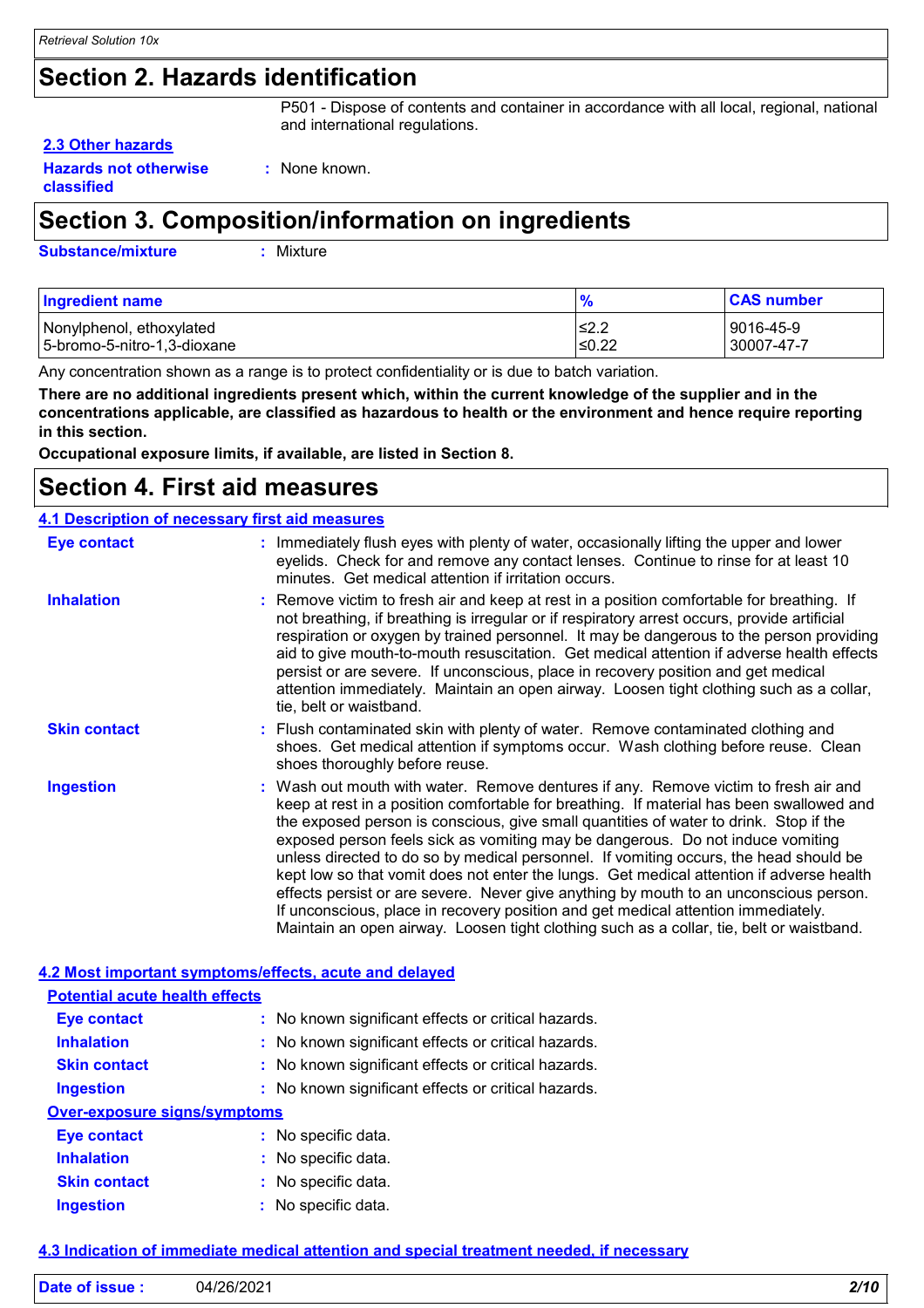### **Section 4. First aid measures**

| <b>Notes to physician</b>         | : Treat symptomatically. Contact poison treatment specialist immediately if large<br>quantities have been ingested or inhaled.                                                |
|-----------------------------------|-------------------------------------------------------------------------------------------------------------------------------------------------------------------------------|
| <b>Specific treatments</b>        | : No specific treatment.                                                                                                                                                      |
| <b>Protection of first-aiders</b> | : No action shall be taken involving any personal risk or without suitable training. It may<br>be dangerous to the person providing aid to give mouth-to-mouth resuscitation. |

**See toxicological information (Section 11)**

### **Section 5. Fire-fighting measures**

| 5.1 Extinguishing media                                   |                                                                                                                                                                                                                                                                                                      |
|-----------------------------------------------------------|------------------------------------------------------------------------------------------------------------------------------------------------------------------------------------------------------------------------------------------------------------------------------------------------------|
| <b>Suitable extinguishing</b><br>media                    | : Use an extinguishing agent suitable for the surrounding fire.                                                                                                                                                                                                                                      |
| <b>Unsuitable extinguishing</b><br>media                  | : None known.                                                                                                                                                                                                                                                                                        |
| 5.2 Special hazards arising from the substance or mixture |                                                                                                                                                                                                                                                                                                      |
| <b>Specific hazards arising</b><br>from the chemical      | : In a fire or if heated, a pressure increase will occur and the container may burst. This<br>material is harmful to aquatic life with long lasting effects. Fire water contaminated with<br>this material must be contained and prevented from being discharged to any waterway,<br>sewer or drain. |
| <b>Hazardous thermal</b><br>decomposition products        | : Decomposition products may include the following materials:<br>carbon dioxide<br>carbon monoxide                                                                                                                                                                                                   |
| <b>5.3 Advice for firefighters</b>                        |                                                                                                                                                                                                                                                                                                      |
| <b>Special protective actions</b><br>for fire-fighters    | : Promptly isolate the scene by removing all persons from the vicinity of the incident if<br>there is a fire. No action shall be taken involving any personal risk or without suitable<br>training.                                                                                                  |
| <b>Special protective</b><br>equipment for fire-fighters  | : Fire-fighters should wear appropriate protective equipment and self-contained breathing<br>apparatus (SCBA) with a full face-piece operated in positive pressure mode.                                                                                                                             |

### **Section 6. Accidental release measures**

|                                                           | 6.1 Personal precautions, protective equipment and emergency procedures                                                                                                                                                                                                                                                                                                                                          |
|-----------------------------------------------------------|------------------------------------------------------------------------------------------------------------------------------------------------------------------------------------------------------------------------------------------------------------------------------------------------------------------------------------------------------------------------------------------------------------------|
| For non-emergency<br>personnel                            | : No action shall be taken involving any personal risk or without suitable training.<br>Evacuate surrounding areas. Keep unnecessary and unprotected personnel from<br>entering. Do not touch or walk through spilled material. Avoid breathing vapor or mist.<br>Provide adequate ventilation. Wear appropriate respirator when ventilation is<br>inadequate. Put on appropriate personal protective equipment. |
| For emergency responders                                  | : If specialized clothing is required to deal with the spillage, take note of any information in<br>Section 8 on suitable and unsuitable materials. See also the information in "For non-<br>emergency personnel".                                                                                                                                                                                               |
| <b>6.2 Environmental</b><br><b>precautions</b>            | : Avoid dispersal of spilled material and runoff and contact with soil, waterways, drains<br>and sewers. Inform the relevant authorities if the product has caused environmental<br>pollution (sewers, waterways, soil or air). Water polluting material. May be harmful to<br>the environment if released in large quantities.                                                                                  |
| 6.3 Methods and materials for containment and cleaning up |                                                                                                                                                                                                                                                                                                                                                                                                                  |
| <b>Methods for cleaning up</b>                            | : Stop leak if without risk. Move containers from spill area. Dilute with water and mop up<br>if water-soluble. Alternatively, or if water-insoluble, absorb with an inert dry material and<br>place in an appropriate waste disposal container. Dispose of via a licensed waste<br>disposal contractor.                                                                                                         |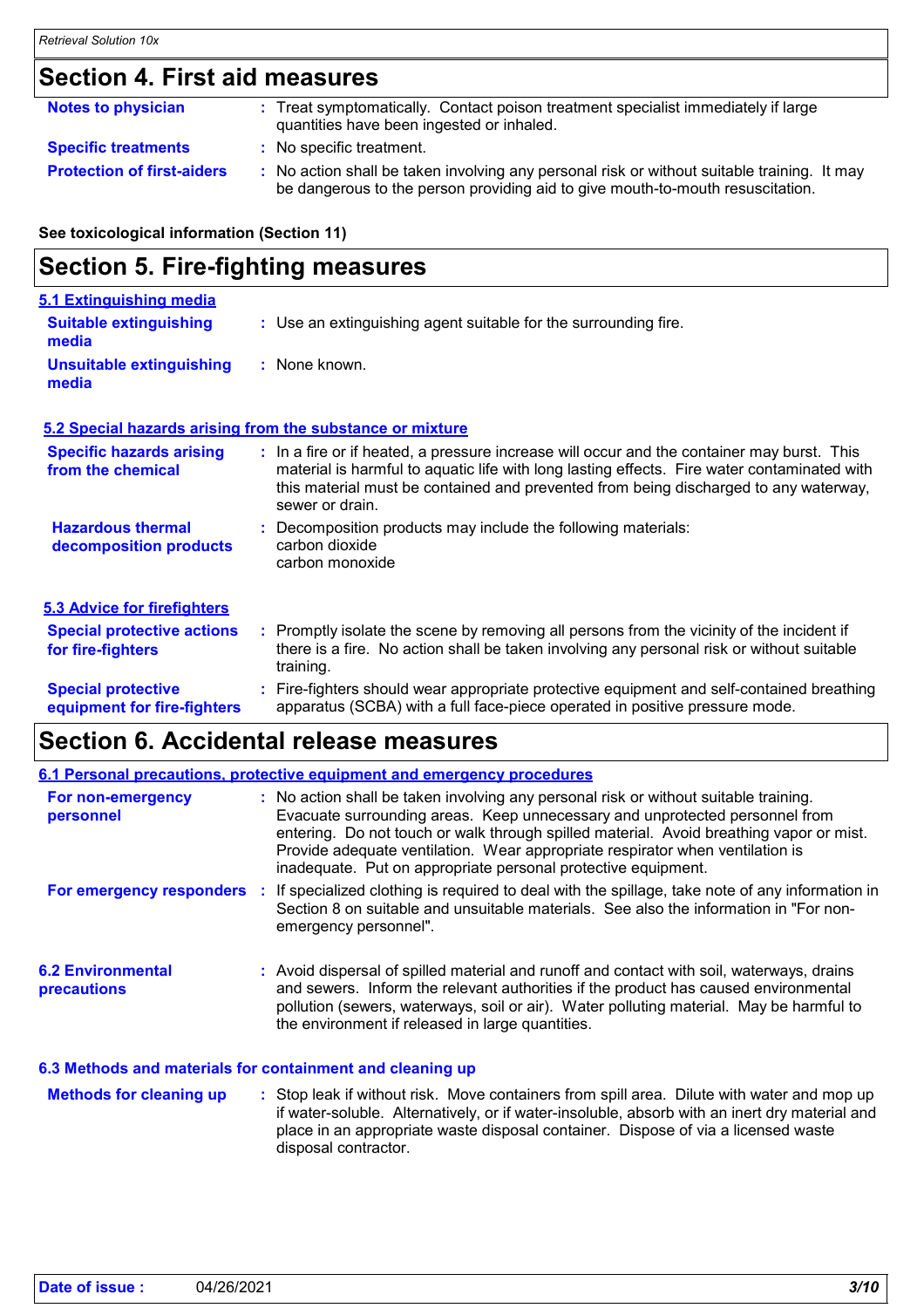### **Section 7. Handling and storage**

| 7.1 Precautions for safe handling                                             |                                                                                                                                                                                                                                                                                                                                                                                                                                                                                                                                                                                                                                              |
|-------------------------------------------------------------------------------|----------------------------------------------------------------------------------------------------------------------------------------------------------------------------------------------------------------------------------------------------------------------------------------------------------------------------------------------------------------------------------------------------------------------------------------------------------------------------------------------------------------------------------------------------------------------------------------------------------------------------------------------|
| <b>Protective measures</b>                                                    | : Put on appropriate personal protective equipment (see Section 8). Do not ingest. Avoid<br>contact with eyes, skin and clothing. Avoid breathing vapor or mist. Avoid release to<br>the environment. Keep in the original container or an approved alternative made from a<br>compatible material, kept tightly closed when not in use. Empty containers retain<br>product residue and can be hazardous. Do not reuse container.                                                                                                                                                                                                            |
| <b>Advice on general</b><br>occupational hygiene                              | Eating, drinking and smoking should be prohibited in areas where this material is<br>handled, stored and processed. Workers should wash hands and face before eating,<br>drinking and smoking. Remove contaminated clothing and protective equipment before<br>entering eating areas. See also Section 8 for additional information on hygiene<br>measures.                                                                                                                                                                                                                                                                                  |
| <b>7.2 Conditions for safe</b><br>storage, including any<br>incompatibilities | : Specific storage conditions: Please consult the label.<br>Store in accordance with local regulations. Store in original container protected from<br>direct sunlight in a dry, cool and well-ventilated area, away from incompatible materials<br>(see Section 10) and food and drink. Keep container tightly closed and sealed until<br>ready for use. Containers that have been opened must be carefully resealed and kept<br>upright to prevent leakage. Do not store in unlabeled containers. Use appropriate<br>containment to avoid environmental contamination. See Section 10 for incompatible<br>materials before handling or use. |
| 7.3 Specific end use(s)                                                       |                                                                                                                                                                                                                                                                                                                                                                                                                                                                                                                                                                                                                                              |
| <b>Recommendations</b>                                                        | Industrial applications, Professional applications.                                                                                                                                                                                                                                                                                                                                                                                                                                                                                                                                                                                          |
| <b>Industrial sector specific</b><br><b>solutions</b>                         | <b>Not available.</b>                                                                                                                                                                                                                                                                                                                                                                                                                                                                                                                                                                                                                        |

### **Section 8. Exposure controls/personal protection**

#### **8.1 Control parameters**

#### **Occupational exposure limits**

| <b>Ingredient name</b>      | <b>Exposure limits</b> |
|-----------------------------|------------------------|
| Nonylphenol, ethoxylated    | None.                  |
| 5-bromo-5-nitro-1,3-dioxane | None.                  |

| <b>8.2 Exposure controls</b>                      |                                                                                                                                                                                                                                                                                                                                                                                                   |
|---------------------------------------------------|---------------------------------------------------------------------------------------------------------------------------------------------------------------------------------------------------------------------------------------------------------------------------------------------------------------------------------------------------------------------------------------------------|
| <b>Appropriate engineering</b><br><b>controls</b> | : Good general ventilation should be sufficient to control worker exposure to airborne<br>contaminants.                                                                                                                                                                                                                                                                                           |
| <b>Environmental exposure</b><br><b>controls</b>  | : Emissions from ventilation or work process equipment should be checked to ensure<br>they comply with the requirements of environmental protection legislation. In some<br>cases, fume scrubbers, filters or engineering modifications to the process equipment<br>will be necessary to reduce emissions to acceptable levels.                                                                   |
| <b>Individual protection measures</b>             |                                                                                                                                                                                                                                                                                                                                                                                                   |
| <b>Hygiene measures</b>                           | : Wash hands, forearms and face thoroughly after handling chemical products, before<br>eating, smoking and using the lavatory and at the end of the working period.<br>Appropriate techniques should be used to remove potentially contaminated clothing.<br>Wash contaminated clothing before reusing. Ensure that eyewash stations and safety<br>showers are close to the workstation location. |
| <b>Eye/face protection</b>                        | : Safety eyewear complying with an approved standard should be used when a risk<br>assessment indicates this is necessary to avoid exposure to liquid splashes, mists,<br>gases or dusts. If contact is possible, the following protection should be worn, unless<br>the assessment indicates a higher degree of protection: safety glasses with side-<br>shields.                                |
| <b>Skin protection</b>                            |                                                                                                                                                                                                                                                                                                                                                                                                   |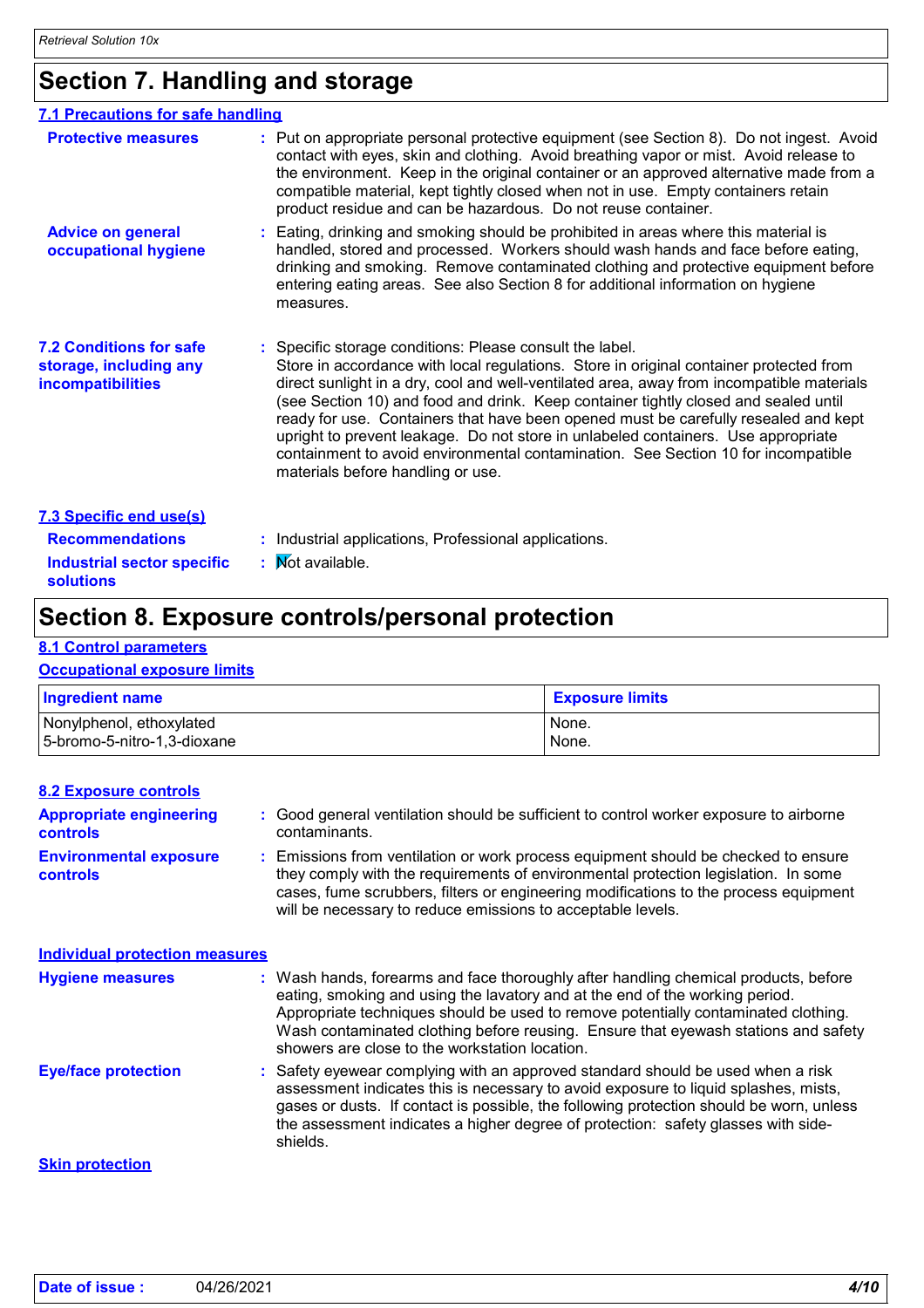### **Section 8. Exposure controls/personal protection**

| <b>Hand protection</b>        | : Chemical-resistant, impervious gloves complying with an approved standard should be<br>worn at all times when handling chemical products if a risk assessment indicates this is<br>necessary. Considering the parameters specified by the glove manufacturer, check<br>during use that the gloves are still retaining their protective properties. It should be<br>noted that the time to breakthrough for any glove material may be different for different<br>glove manufacturers. In the case of mixtures, consisting of several substances, the<br>protection time of the gloves cannot be accurately estimated. |
|-------------------------------|------------------------------------------------------------------------------------------------------------------------------------------------------------------------------------------------------------------------------------------------------------------------------------------------------------------------------------------------------------------------------------------------------------------------------------------------------------------------------------------------------------------------------------------------------------------------------------------------------------------------|
| <b>Body protection</b>        | : Personal protective equipment for the body should be selected based on the task being<br>performed and the risks involved and should be approved by a specialist before<br>handling this product.                                                                                                                                                                                                                                                                                                                                                                                                                    |
| <b>Other skin protection</b>  | : Appropriate footwear and any additional skin protection measures should be selected<br>based on the task being performed and the risks involved and should be approved by a<br>specialist before handling this product.                                                                                                                                                                                                                                                                                                                                                                                              |
| <b>Respiratory protection</b> | Based on the hazard and potential for exposure, select a respirator that meets the<br>appropriate standard or certification. Respirators must be used according to a<br>respiratory protection program to ensure proper fitting, training, and other important<br>aspects of use.                                                                                                                                                                                                                                                                                                                                      |

### **Section 9. Physical and chemical properties**

| 9.1 Information on basic physical and chemical properties |                                                                        |
|-----------------------------------------------------------|------------------------------------------------------------------------|
| <b>Appearance</b>                                         |                                                                        |
| <b>Physical state</b>                                     | : Liquid. [Clear.]                                                     |
| <b>Color</b>                                              | $\mathcal{C}$ Olorless.                                                |
| Odor                                                      | $:$ None.                                                              |
| <b>Odor threshold</b>                                     | $:$ Not available.                                                     |
| pH                                                        | : 5.8                                                                  |
| <b>Melting point</b>                                      | : $0^{\circ}$ C (32 $^{\circ}$ F)                                      |
| <b>Boiling point</b>                                      | : $100^{\circ}$ C (212 $^{\circ}$ F)                                   |
| <b>Flash point</b>                                        | : Not available.                                                       |
| <b>Evaporation rate</b>                                   | : Not available.                                                       |
| <b>Flammability (solid, gas)</b>                          | : Not applicable.                                                      |
| <b>Lower and upper explosive</b><br>(flammable) limits    | $:$ Not available.                                                     |
| <b>Vapor pressure</b>                                     | : Not available.                                                       |
| <b>Vapor density</b>                                      | : Not available.                                                       |
| <b>Relative density</b>                                   | : Not available.                                                       |
| <b>Solubility</b>                                         | : Easily soluble in the following materials: cold water and hot water. |
| <b>Partition coefficient: n-</b><br>octanol/water         | : Not available.                                                       |
| <b>Auto-ignition temperature</b>                          | : Not available.                                                       |
| <b>Decomposition temperature</b>                          | : Not available.                                                       |
| <b>Viscosity</b>                                          | : Not available.                                                       |
|                                                           |                                                                        |

# **Section 10. Stability and reactivity**

| <b>10.1 Reactivity</b>                            | : No specific test data related to reactivity available for this product or its ingredients. |
|---------------------------------------------------|----------------------------------------------------------------------------------------------|
| <b>10.2 Chemical stability</b>                    | : The product is stable.                                                                     |
| <b>10.3 Possibility of</b><br>hazardous reactions | : Under normal conditions of storage and use, hazardous reactions will not occur.            |
| <b>10.4 Conditions to avoid</b>                   | : No specific data.                                                                          |
| 10.5 Incompatible materials                       | : May react or be incompatible with oxidizing materials.                                     |

| Date of issue : | 04/26/2021 | 5/10 |
|-----------------|------------|------|
|                 |            |      |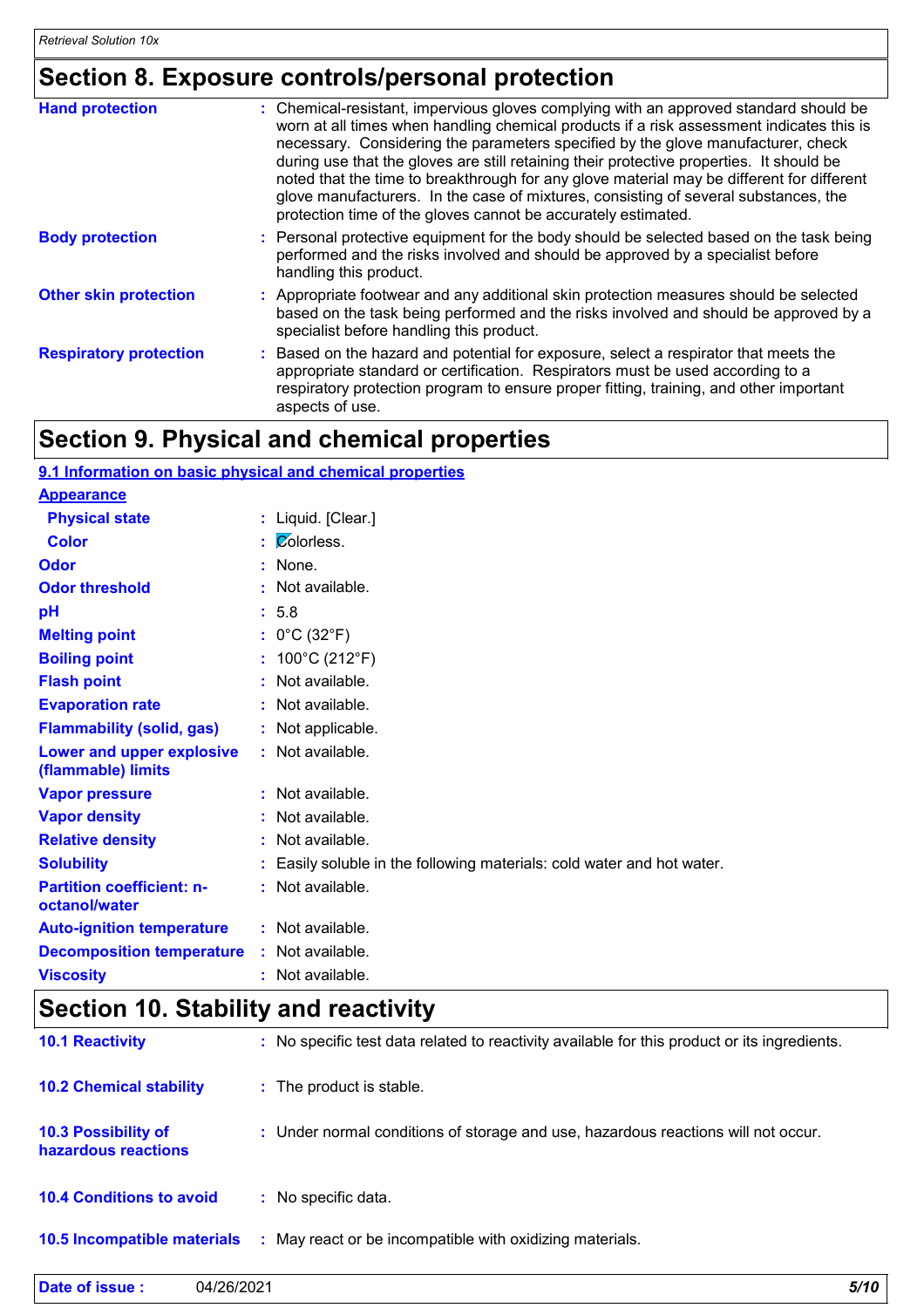# **Section 10. Stability and reactivity**

#### **10.6 Hazardous decomposition products**

Under normal conditions of storage and use, hazardous decomposition products should **:** not be produced.

### **Section 11. Toxicological information**

#### **11.1 Information on toxicological effects**

#### **Acute toxicity**

| <b>Product/ingredient name</b> | <b>Result</b> | <b>Species</b> | <b>Dose</b>           | <b>Exposure</b> |
|--------------------------------|---------------|----------------|-----------------------|-----------------|
| 5-bromo-5-nitro-1,3-dioxane    | ILD50 Oral    | Rat            | $ 455 \text{ mg/kg} $ |                 |

### **Irritation/Corrosion**

| <b>Product/ingredient name</b> | <b>Result</b>               | <b>Species</b> | <b>Score</b> | <b>Exposure</b>  | <b>Observation</b> |
|--------------------------------|-----------------------------|----------------|--------------|------------------|--------------------|
| Nonylphenol, ethoxylated       | Eyes - Severe irritant      | Rabbit         |              | $20 \text{ mg}$  |                    |
|                                | <b>Skin - Mild irritant</b> | Rabbit         |              | $500 \text{ mg}$ |                    |
|                                | Eyes - Severe irritant      | Guinea pig     |              | $20 \text{ mg}$  |                    |
|                                | Eyes - Severe irritant      | Mouse          |              | $20 \text{ mg}$  |                    |

#### **Sensitization**

Not available.

#### **Mutagenicity**

| <b>Conclusion/Summary</b>                               | $:$ Not available. |
|---------------------------------------------------------|--------------------|
| <b>Carcinogenicity</b>                                  |                    |
| <b>Conclusion/Summary</b>                               | $:$ Not available. |
| <b>Reproductive toxicity</b>                            |                    |
| <b>Conclusion/Summary</b>                               | : Not available.   |
| <b>Teratogenicity</b>                                   |                    |
| <b>Conclusion/Summary</b>                               | $:$ Not available. |
| <b>Specific target organ toxicity (single exposure)</b> |                    |

Not available.

#### **Specific target organ toxicity (repeated exposure)**

| <b>Name</b>                 | <b>Category</b> | <b>Route of</b><br><b>exposure</b> | <b>Target organs</b>  |
|-----------------------------|-----------------|------------------------------------|-----------------------|
| 5-bromo-5-nitro-1,3-dioxane | Category 2      |                                    | heart, liver, stomach |

#### **Aspiration hazard**

Not available.

| <b>Information on the likely</b><br>routes of exposure | : Routes of entry anticipated: Oral, Dermal, Inhalation. |
|--------------------------------------------------------|----------------------------------------------------------|
| <b>Potential acute health effects</b>                  |                                                          |
| <b>Eye contact</b>                                     | : No known significant effects or critical hazards.      |
| <b>Inhalation</b>                                      | : No known significant effects or critical hazards.      |
| <b>Skin contact</b>                                    | : No known significant effects or critical hazards.      |
| <b>Ingestion</b>                                       | : No known significant effects or critical hazards.      |
|                                                        |                                                          |

|                     | <u>Symptoms related to the physical, chemical and toxicological characteristics</u> |  |  |  |  |
|---------------------|-------------------------------------------------------------------------------------|--|--|--|--|
| Eye contact         | : No specific data.                                                                 |  |  |  |  |
| <b>Inhalation</b>   | : No specific data.                                                                 |  |  |  |  |
| <b>Skin contact</b> | : No specific data.                                                                 |  |  |  |  |

#### **Ingestion** No specific data. **:**

#### **Delayed and immediate effects and also chronic effects from short and long term exposure**

| <b>Date</b><br>04/26/2021<br>$\overline{1}$<br>∛issue ∶<br>v/ |
|---------------------------------------------------------------|
|---------------------------------------------------------------|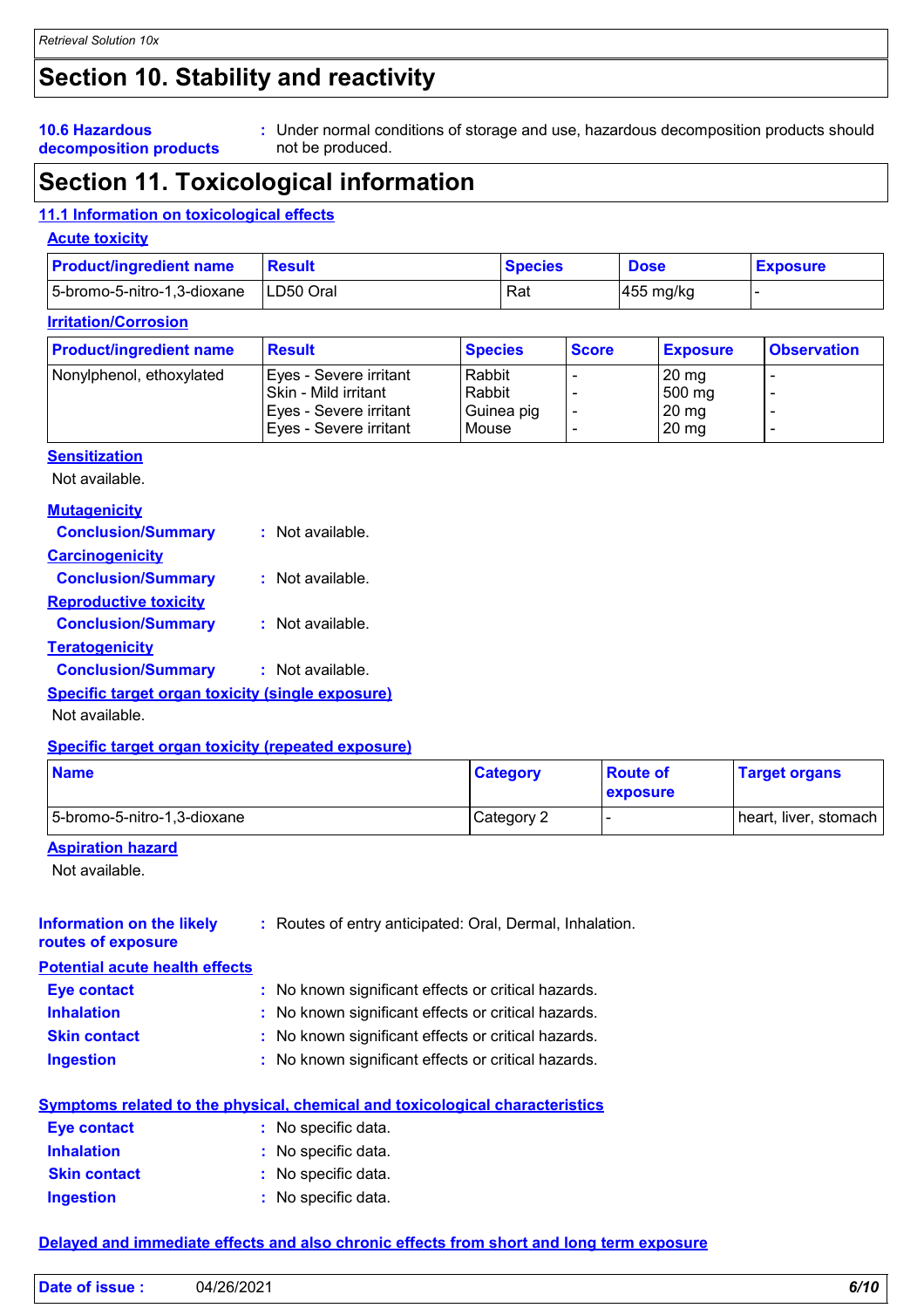### **Section 11. Toxicological information**

| <b>Short term exposure</b>              |                                                     |
|-----------------------------------------|-----------------------------------------------------|
| <b>Potential immediate</b><br>effects   | $:$ Not available.                                  |
| <b>Potential delayed effects</b>        | : Not available.                                    |
| Long term exposure                      |                                                     |
| <b>Potential immediate</b><br>effects   | $:$ Not available.                                  |
| <b>Potential delayed effects</b>        | : Not available.                                    |
| <b>Potential chronic health effects</b> |                                                     |
| General                                 | : No known significant effects or critical hazards. |
| <b>Carcinogenicity</b>                  | : No known significant effects or critical hazards. |
| <b>Mutagenicity</b>                     | : No known significant effects or critical hazards. |
| <b>Reproductive toxicity</b>            | : Mo known significant effects or critical hazards. |
|                                         |                                                     |

#### **Numerical measures of toxicity**

**Acute toxicity estimates**

| <b>Product/ingredient name</b> | Oral (mg/<br>kg) | <b>Dermal</b><br>(mg/kg) | <b>Inhalation</b><br>(gases)<br>(ppm) | Inhalation<br>(vapors)<br>(mg/l) | <b>Inhalation</b><br>dusts and<br>mists) (mg/ |
|--------------------------------|------------------|--------------------------|---------------------------------------|----------------------------------|-----------------------------------------------|
| <b>Retrieval Solution 10x</b>  | 400000           | N/A                      | N/A                                   | N/A                              | N/A                                           |
| Nonylphenol, ethoxylated       | 4000             | 5010                     | N/A                                   | N/A                              | N/A                                           |
| 5-bromo-5-nitro-1,3-dioxane    | 455              | N/A                      | N/A                                   | N/A                              | N/A                                           |

## **Section 12. Ecological information**

#### **12.1 Toxicity**

| <b>Product/ingredient name</b> | <b>Result</b>                     | <b>Species</b>                             | <b>Exposure</b> |
|--------------------------------|-----------------------------------|--------------------------------------------|-----------------|
| Nonylphenol, ethoxylated       | Acute EC50 12 mg/l Fresh water    | Algae - Pseudokirchneriella<br>subcapitata | 96 hours        |
|                                | Acute LC50 1.23 mg/l Marine water | Crustaceans - Americamysis<br>bahia        | 48 hours        |
|                                | Acute LC50 0.148 mg/l Fresh water | Daphnia - Daphnia magna -<br>Neonate       | 48 hours        |
|                                | Acute LC50 1300 µg/l Fresh water  | Fish - Lepomis macrochirus                 | 96 hours        |
|                                | Chronic NOEC 8 mg/l Fresh water   | Algae - Pseudokirchneriella<br>subcapitata | 96 hours        |
|                                | Chronic NOEC 35 µg/l Fresh water  | Fish - Oryzias latipes - Fry               | 100 days        |
| 5-bromo-5-nitro-1,3-dioxane    | Acute EC50 0.265 mg/l             | Algae - Pseudokirchneriella<br>subcapitata | 72 hours        |
|                                | Acute EC50 1.32 mg/l              | Daphnia - Daphnia magna                    | 48 hours        |
|                                | Acute LC50 0.68 mg/l Fresh water  | Fish - Cyprinus carpio                     | 96 hours        |

### **12.2 Persistence and degradability**

| <b>Product/ingredient name</b>                          | <b>Test</b>                                                              | <b>Result</b> |                             | <b>Dose</b> |                        | <b>Inoculum</b>         |  |
|---------------------------------------------------------|--------------------------------------------------------------------------|---------------|-----------------------------|-------------|------------------------|-------------------------|--|
| 5-bromo-5-nitro-1,3-dioxane                             | OECD 301D<br>Ready<br>Biodegradability -<br><b>Closed Bottle</b><br>Test |               | 0 % - Not readily - 28 days |             |                        |                         |  |
| <b>Product/ingredient name</b>                          | <b>Aquatic half-life</b>                                                 |               | <b>Photolysis</b>           |             |                        | <b>Biodegradability</b> |  |
| Nonylphenol, ethoxylated<br>5-bromo-5-nitro-1,3-dioxane |                                                                          |               |                             |             | Readily<br>Not readily |                         |  |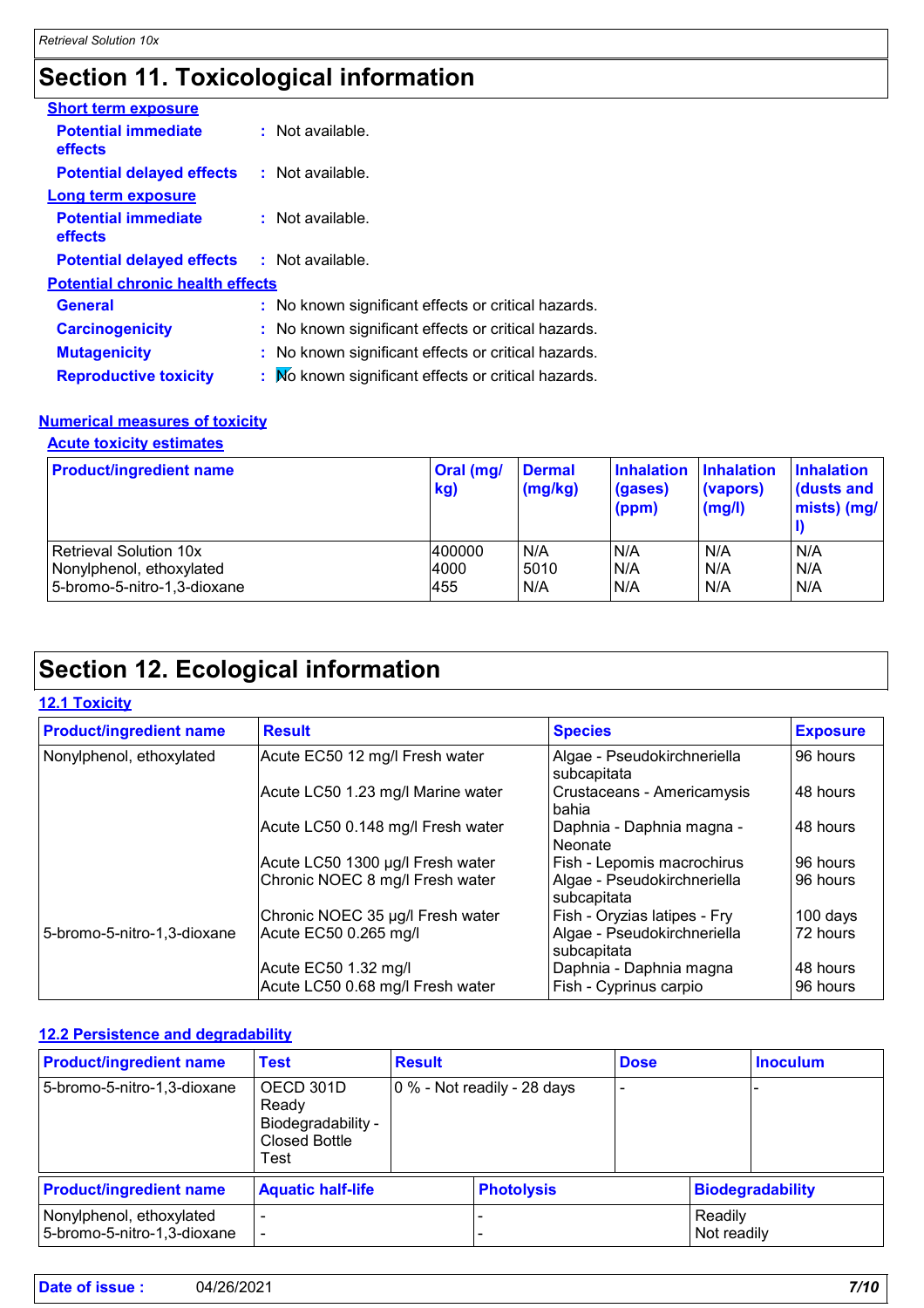### **Section 12. Ecological information**

#### **12.3 Bioaccumulative potential**

| <b>Product/ingredient name</b> | <b>⊥Lo</b> aP <sub>ow</sub> | <b>BCF</b> | <b>Potential</b> |
|--------------------------------|-----------------------------|------------|------------------|
| 5-bromo-5-nitro-1,3-dioxane    | 1.6                         |            | low              |

#### **12.4 Mobility in soil**

| <b>Soil/water partition</b> | : Not available. |
|-----------------------------|------------------|
| <b>coefficient (Koc)</b>    |                  |

**12.5 Other adverse effects :** No known significant effects or critical hazards.

### **Section 13. Disposal considerations**

#### **13.1 Waste treatment methods**

| <b>Disposal methods</b> | : The generation of waste should be avoided or minimized wherever possible. Disposal<br>of this product, solutions and any by-products should at all times comply with the<br>requirements of environmental protection and waste disposal legislation and any<br>regional local authority requirements. Dispose of surplus and non-recyclable products<br>via a licensed waste disposal contractor. Waste should not be disposed of untreated to<br>the sewer unless fully compliant with the requirements of all authorities with jurisdiction.<br>Waste packaging should be recycled. Incineration or landfill should only be considered<br>when recycling is not feasible. This material and its container must be disposed of in a<br>safe way. Care should be taken when handling emptied containers that have not been<br>cleaned or rinsed out. Empty containers or liners may retain some product residues.<br>Avoid dispersal of spilled material and runoff and contact with soil, waterways, drains |
|-------------------------|----------------------------------------------------------------------------------------------------------------------------------------------------------------------------------------------------------------------------------------------------------------------------------------------------------------------------------------------------------------------------------------------------------------------------------------------------------------------------------------------------------------------------------------------------------------------------------------------------------------------------------------------------------------------------------------------------------------------------------------------------------------------------------------------------------------------------------------------------------------------------------------------------------------------------------------------------------------------------------------------------------------|
|                         | and sewers.                                                                                                                                                                                                                                                                                                                                                                                                                                                                                                                                                                                                                                                                                                                                                                                                                                                                                                                                                                                                    |

**Disposal should be in accordance with applicable regional, national and local laws and regulations. Local regulations may be more stringent than regional or national requirements.**

**The information presented below only applies to the material as supplied. The identification based on characteristic(s) or listing may not apply if the material has been used or otherwise contaminated. It is the responsibility of the waste generator to determine the toxicity and physical properties of the material generated to determine the proper waste identification and disposal methods in compliance with applicable regulations.**

**Refer to Section 7: HANDLING AND STORAGE and Section 8: EXPOSURE CONTROLS/PERSONAL PROTECTION for additional handling information and protection of employees.**

### **Section 14. Transport information**

**DOT / TDG / Mexico / IMDG / :** Not regulated. **IATA**

**Special precautions for user Transport within user's premises:** always transport in closed containers that are **:** upright and secure. Ensure that persons transporting the product know what to do in the event of an accident or spillage.

**Transport in bulk according :** Not available.

**to IMO instruments**

### **Section 15. Regulatory information**

| $\therefore$ <b>FSCA 5(a)2 proposed significant new use rules</b> : Nonylphenol, ethoxylated |                                                                                                     |
|----------------------------------------------------------------------------------------------|-----------------------------------------------------------------------------------------------------|
| <b>TSCA 8(a) PAIR: Nonylphenol, ethoxylated</b>                                              |                                                                                                     |
| <b>TSCA 8(a) CDR Exempt/Partial exemption:</b> Not determined                                |                                                                                                     |
|                                                                                              | 15.1 Safety, health and environmental regulations/legislation specific for the substance or mixture |

**TSCA 12(b) one-time export**: Nonylphenol, ethoxylated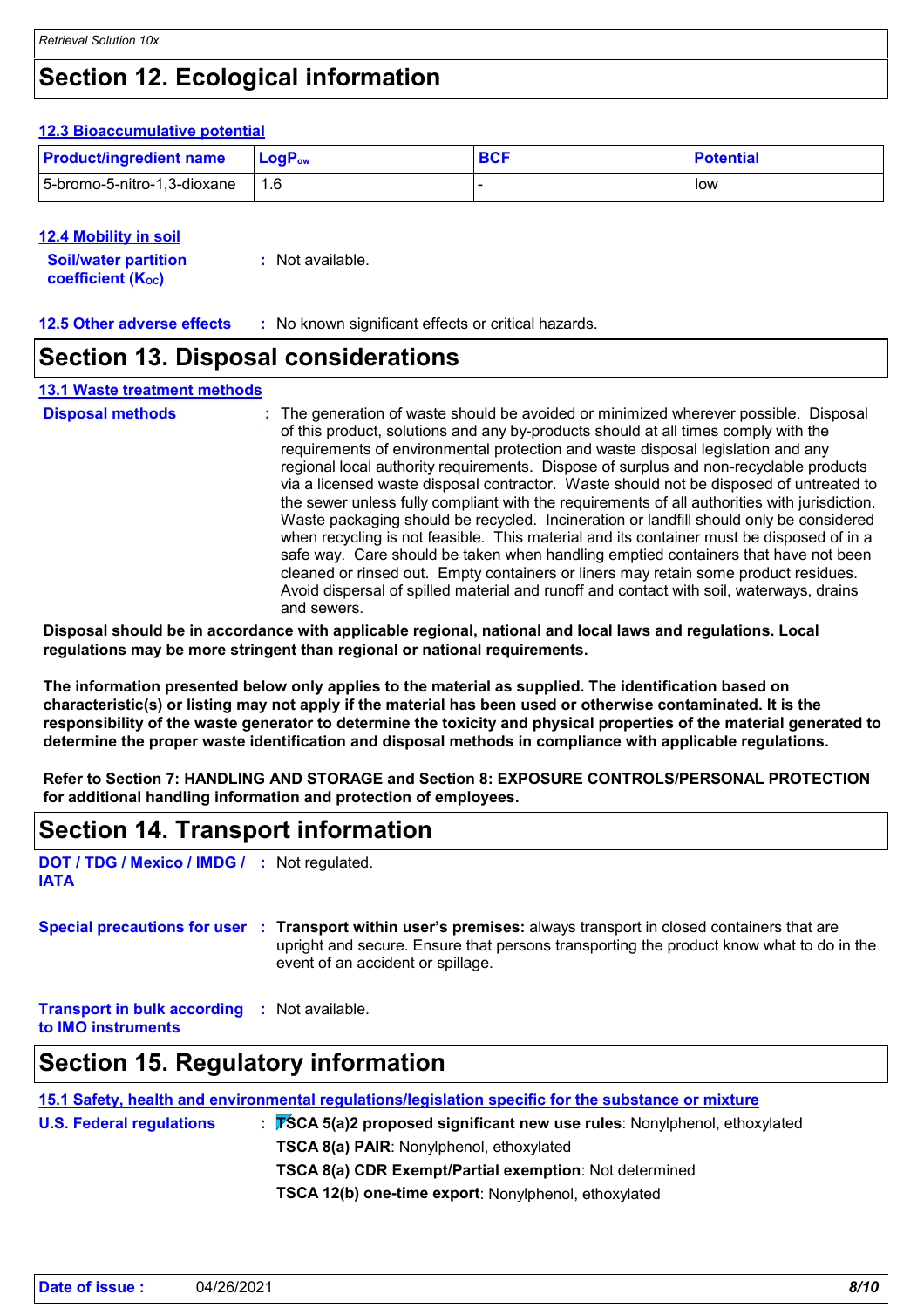### **Section 15. Regulatory information**

| <b>Clean Air Act Section 112</b><br>(b) Hazardous Air<br><b>Pollutants (HAPs)</b> | : Not listed |
|-----------------------------------------------------------------------------------|--------------|
| <b>Clean Air Act Section 602</b><br><b>Class I Substances</b>                     | : Not listed |
| <b>Clean Air Act Section 602</b><br><b>Class II Substances</b>                    | : Not listed |
| <b>DEA List I Chemicals</b><br>(Precursor Chemicals)                              | : Not listed |
| <b>DEA List II Chemicals</b><br><b>(Essential Chemicals)</b>                      | : Not listed |
| <b>SARA 302/304</b>                                                               |              |
| <b>Composition/information on ingredients</b>                                     |              |

No products were found.

**SARA 304 RQ :** Not applicable.

#### **SARA 311/312**

**Classification :** Not applicable.

#### **Composition/information on ingredients**

| <b>Name</b>              |              | <b>Classification</b>                                                      |
|--------------------------|--------------|----------------------------------------------------------------------------|
| Nonylphenol, ethoxylated | و وے<br>24.Z | <b>SKIN IRRITATION - Category 2</b><br><b>EYE IRRITATION - Category 2A</b> |

#### **SARA 313**

|                                           | <b>Product name</b>      | <b>CAS number</b> | $\frac{9}{6}$ |
|-------------------------------------------|--------------------------|-------------------|---------------|
| <b>Form R - Reporting</b><br>requirements | Nonylphenol, ethoxylated | 9016-45-9         | l≤2.2         |
| <b>Supplier notification</b>              | Nonylphenol, ethoxylated | 9016-45-9         | l≤2.2         |

SARA 313 notifications must not be detached from the SDS and any copying and redistribution of the SDS shall include copying and redistribution of the notice attached to copies of the SDS subsequently redistributed.

#### **State regulations**

| <b>Massachusetts</b> | : None of the components are listed. |
|----------------------|--------------------------------------|
| <b>New York</b>      | : None of the components are listed. |
| <b>New Jersey</b>    | : None of the components are listed. |
| <b>Pennsylvania</b>  | : None of the components are listed. |
|                      |                                      |

#### **California Prop. 65**

This product does not require a Safe Harbor warning under California Prop. 65.

#### **International regulations**

**Chemical Weapon Convention List Schedules I, II & III Chemicals** Not listed.

#### **Montreal Protocol**

Not listed.

**Stockholm Convention on Persistent Organic Pollutants**

Not listed.

**Rotterdam Convention on Prior Informed Consent (PIC)**

Not listed.

#### **UNECE Aarhus Protocol on POPs and Heavy Metals**

Not listed.

#### **Inventory list**

**Australia :** All components are listed or exempted.